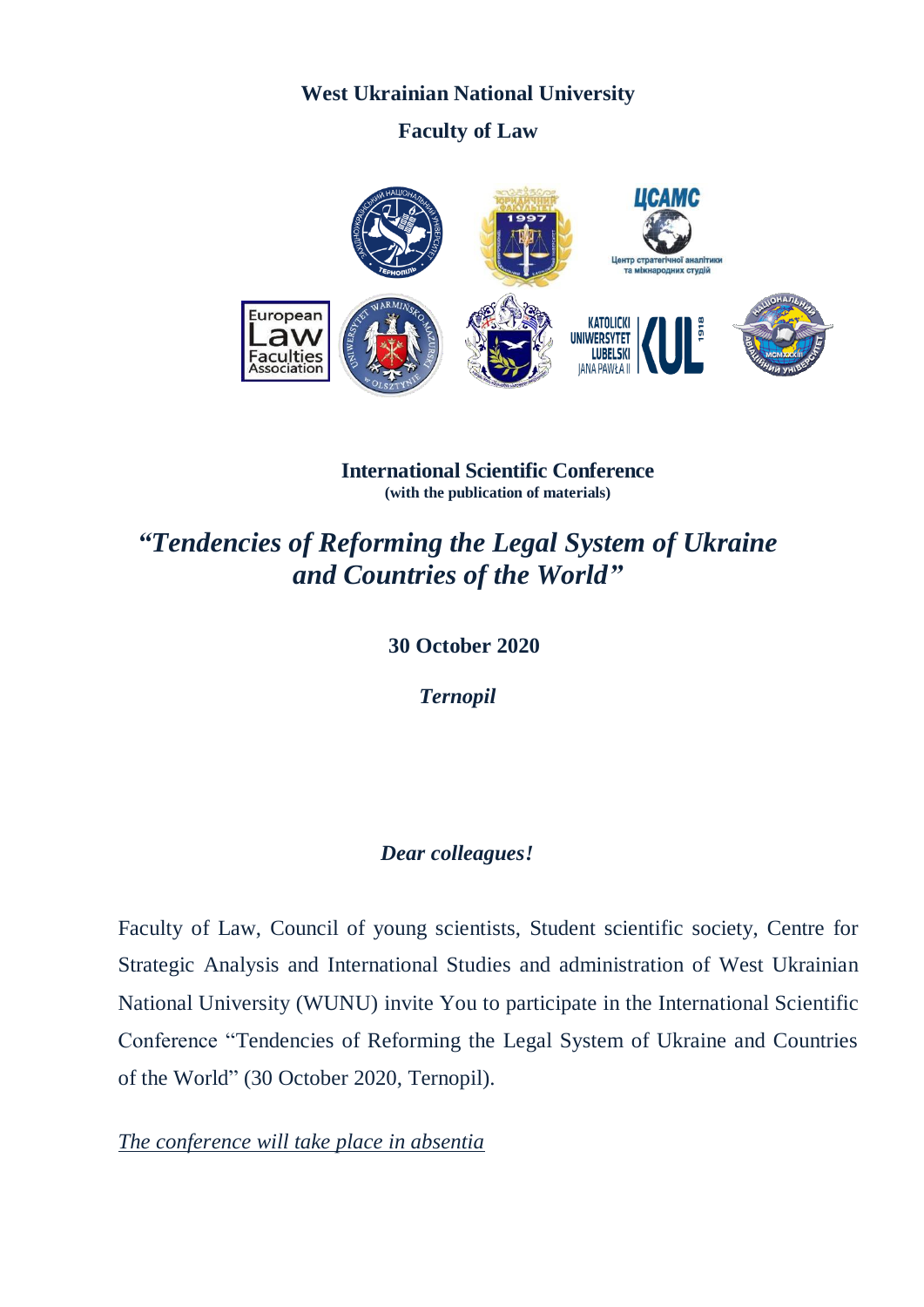## **Thematic directions of the conference:**

1. Current issues of development of the legal system of Ukraine and foreign countries: theoretical and legal aspects and historical experience.

2. Ukrainian and international practice of reforming the legal system: public-legal dimension. 3. Development of legal relations in the field of private law: national, regional and global trends.

**Working languages**: Ukrainian, English, Polish, Russian.

To participate in the conference you have to send on e-mail: **[ufstudconf@gmail.com](mailto:ufstudconf@gmail.com)**

#### **until 28 October 2020:**

an electronic version of the application; an electronic version of the report.

For each participant will be given an appropriate personal certificate that will certify the participation in this event.

THE EXAMPLE OF APPLICATOIN

| Name_____                           |  |
|-------------------------------------|--|
| <i>Surname</i>                      |  |
|                                     |  |
| Place of study                      |  |
|                                     |  |
|                                     |  |
| <i>Thematic directions (number)</i> |  |

## **Information about the scientific supervisor:**

| <u>miorination</u> about the scientific supervisor. |  |  |
|-----------------------------------------------------|--|--|
| <b>Name</b>                                         |  |  |
| Surname                                             |  |  |
| Patronymic                                          |  |  |
| Position, scientific degree, rank                   |  |  |
|                                                     |  |  |

| <b>Coordinates to contact:</b> |  |
|--------------------------------|--|
|                                |  |

| Index  | Address |  |
|--------|---------|--|
| Tel.:  | Fax:    |  |
| E-mail |         |  |

TS FOR ELECTRONIC VERSIONS OF REPORTS AND APPLICATIONS FOR PARTICIPANTS ARE:  $\checkmark$  documents submitted in separate files (application, abstracts, review, payments document);

the file's title must be the same as the name and surname of the participant's name (eg.

- 1. Ivanov Ivan zaiavka.rtf,
- 2. Ivanov\_Ivan\_tezy.rtf,

text must be made in Microsoft Word 6.0 and above for Windows, the file extension  $*$  .rtf in the e-mail's subject must be specified: conference.